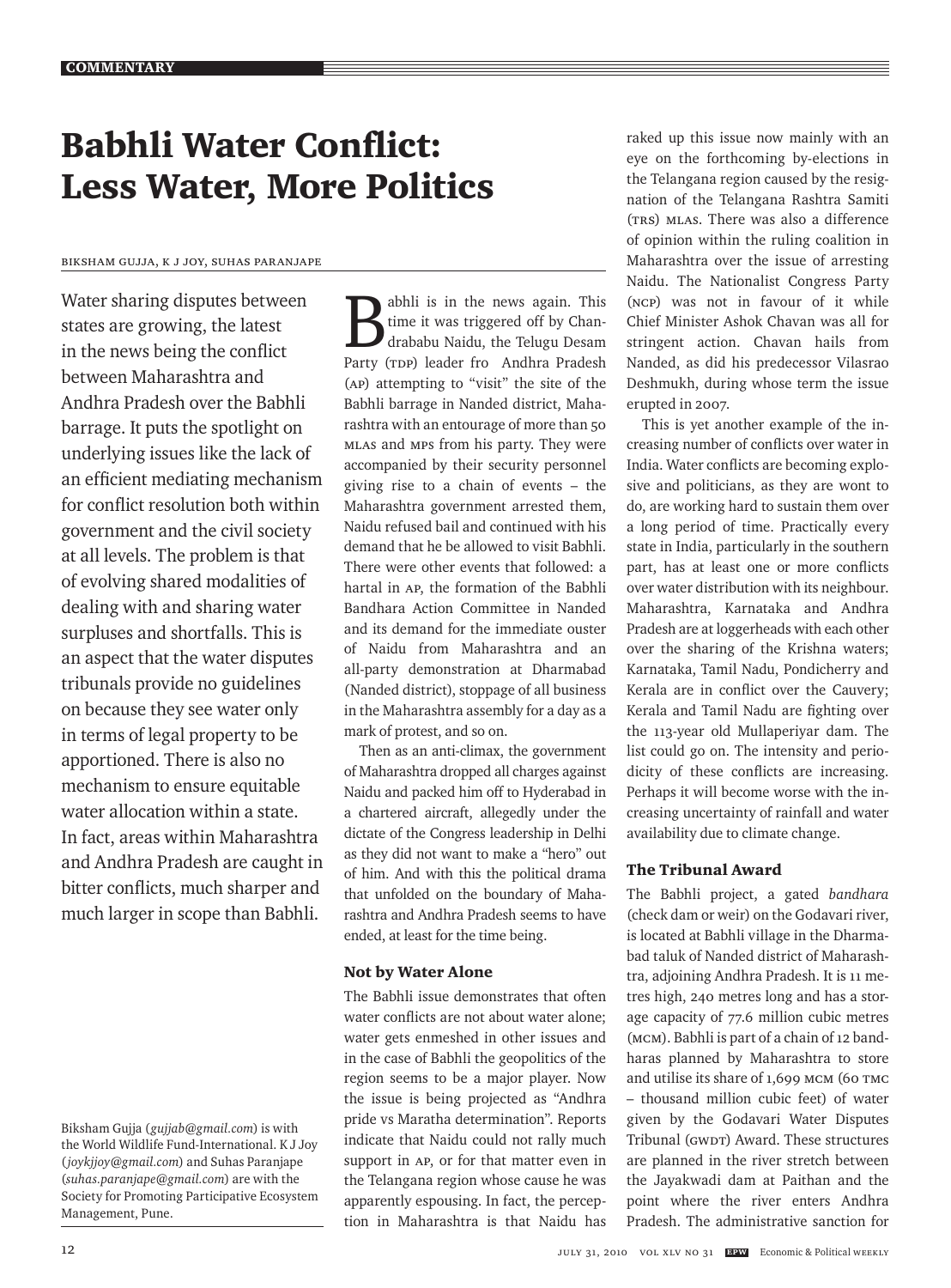### **COMMENTARY**

the Babhli bandhara was given in 1995 and later in 2005 the government of Maharashtra decided to construct 11 more structures. In 1995, the estimated cost was about Rs 31 crore and by 2005 when the actual construction began, the cost escalated to Rs 145 crore. Presently, the construction is up to the sill level of 327 metres (bed level of river is 326 metres) and only partially to the length of about 100 metres out of the total length of 240 metres.<sup>1</sup> Ironically, a contractor from Andhra Pradesh has been given the job of constructing this structure!

Babhli would operate more like a KT (Kolhapur Type) weir in which only the post-monsoon flows would be stored. The gates would be put up only after the monsoon, usually by 15 October. The project is supposed to irrigate about 8,000 ha in Nanded district through private/cooperative lift irrigation schemes and also provide drinking water to 59 villages of Nanded, Mudkhed, Biloli, Dharmabad, Naigaon, Umri and Loha tehsils, all in Nanded district.<sup>2</sup> Central to the controversy is the adherence to the allocations made in the GWDT Award amongst the riparian states that include the erstwhile Madhya Pradesh, Maharashtra, Andhra Pradesh, Karnataka and Orissa. The GWDT, headed by justice Bachawat, was constituted by the government of India in 1969 and gave its award in 1980. In fact, the tribunal incorporated a series of agreements already reached between the states in its award and ordered that these agreements be observed and carried out by all concerned. As per the award of the tribunal, waters available in different subbasins from the catchments intercepted by major/medium projects proposed on various tributaries by the different states have been generally allocated among the respective states. The tribunal also allowed the states to use certain specific quantities for minor irrigation schemes, industrial and domestic uses, etc. The remaining yield from the free catchment available in different sub-basins, as flowing into the Godavari, is left for utilisation by Andhra Pradesh.

More specifically, the provisions that impinge on the current controversy around Babhli are the following: (1) Maharashtra can use all waters up to the

Paithan dam site (Jayakwadi project) on the Godavari, (2) Maharashtra is entitled to use 1,699 mcm of water below Jayakwadi dam till the Godavari enters AP,<sup>3</sup> and (3) Andhra Pradesh can build its Pochampad Project (Sriram Sagar Project – SRSP) with Full Reservoir Level (FRL) at 322 m and is free to utilise all remaining waters up to the Pochampad dam site in any manner it chooses for its beneficial use.

## Claims and Counterclaims

Andhra Pradesh contends that the Babhli barrage is being constructed within the water impounded area of the SRSP and so it is illegal and ethically wrong. Though the Babhli dam site is well within the boundaries of Maharashtra, the AP government has paid compensation for the area submerged in Maharashtra under the SRSP. The AP government appealed to the Supreme Court (SC) and though it did not get a stay on the construction itself, a stay order was granted on installing the gates. The case is pending in the sc. Apparently, the Central Water Commission (CWC) has also taken a stand that the Maharashtra government is constructing the barrage on its own and it will have to face the consequences if it is proved illegal. The political parties are promoting much larger fears amongst the farmers: that through the Babhli dam Maharashtra can effectively suck 1,699 mcm of water which is more than half the SRSP's storage and that during critical times there may not be water for irrigation. As a consequence, they claim, the entire northern Telangana might become a desert and this might even spread to the Godavari delta.

Maharashtra's contention is that it is well within its rights to construct the Babhli barrage as it would use only part of the 1,699 mcm of water allocated by the tribunal. It is a small structure with storage capacity of only about 77.6 mcm and the water would be used for irrigating about 8,000 ha of rabi crops and providing drinking water to 59 drought-prone villages in one of its most backward regions. Maharashtra also claims that such small structures do not require permission from the CWC. It also claims that since there is not much post-monsoon flow in the river, the chances of Babhli getting more than one filling are limited and hence the storage in the barrage could be equal to the total water use. In fact, this has been one of AP's fears, namely, that though the storage at Babhli is only 1,699 mcm the actual water use would be many times the storage as the barrage can get repeated fillings. Also, AP is afraid that Babhli could be a conduit to pump more water as both Babhli and SRSP have a contiguous storage for at least part of the year. Maharashtra's counterclaim to the allegation that Babhli would affect SRSP is that the common storage in Babhli and SRSP is only 17 mcm, which translates into about 0.54% of the SRSP storage of 3,172 mcm, and that after December-January the storage line of SRSP is much below the Babhli structure.4 Maharashtra says it is ready to release this 17 mcm of water intercepted by Babhli (which is the common storage of Babhli and SRSP) to SRSP. During the 2007 conflict, Deshmukh had said, "Maharashtra had cooperated with Andhra Pradesh for increasing the capacity of SRSP by 1,841 mcm by allowing submergence of land in its territory". Had this submergence not been allowed at the time of construction of the SRSP, its storage would have been reduced to 1,331 mcm. Why then, it is argued, is such a hue and cry being made about the 17 mcm of water intercepted by Babhli?

## **NEW EPW WEB SITE (BETA)**

The epw website has been redesigned with a number of new and interesting features.

Some of the features include making the site more interactive, provision for user comments, discussion forums, an integrated search of all EPW articles from 1966 to the present, hosting of articles from *The Economic Weekly* (1949-1966), a unique web address for each article, and much more.

The address of the beta is http://beta.epw.in/

The new version will remain in beta for a few weeks. We request readers to visit the beta site, share with us their experience and give us feedback. Some features are under construction/revision and will be completed over the next few weeks.

The existing site (http://epw.in) continues to be in operation.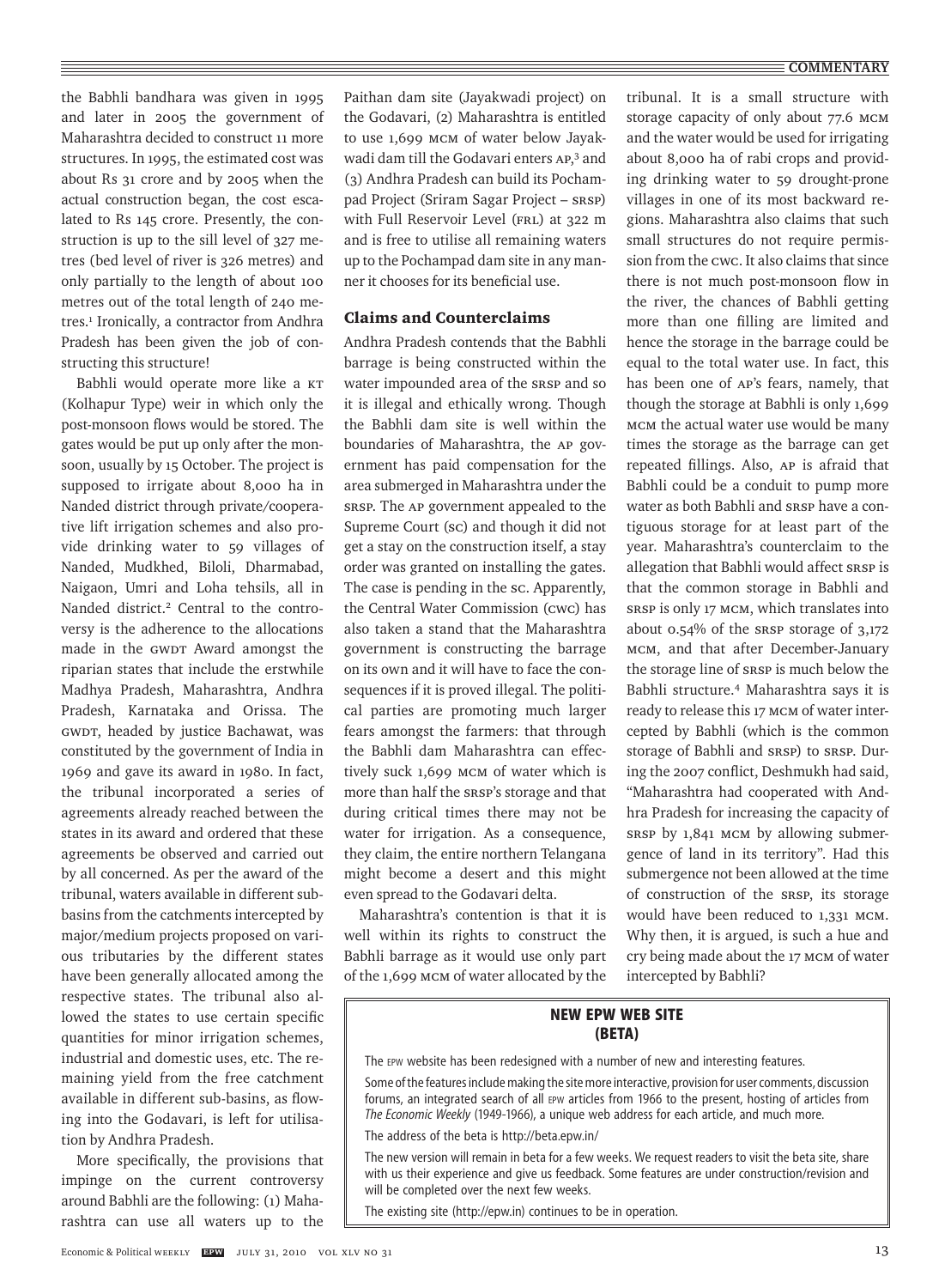## **COMMENTARY**

There are many ifs and buts on both the sides and it will take years to prove one or the other right. However, the substantial issue that needs to be addressed is whether Maharashtra would abide by what it claims: that it would not draw more water than allocated by the tribunal. Here AP's fears are not entirely baseless, especially in the absence of commonly agreed monitoring systems and a proper accounting of water that would be lifted from the Babhli storage.

## A Possible Way Out

The Babhli issue is not so complex that it cannot be solved by both the states through dialogue and discussion. If India has negotiated several settlements with Pakistan over water with the help of mediators, why should it be so difficult to handle internal conflicts over water? However, there is a lack of an efficient framework and mediating mechanism for conflict resolution, both within the government and civil society at all levels. Since such a mechanism is specified to some degree only for interstate disputes, most generic conflicts often become visible only in terms of conflicts between states, obscuring the underlying issues and the need for a reasoned dialogue on water issues.

There are a number of issues in the Babhli conflict that are generic in nature and need to be seen as such rather than only in terms of Maharashtra vs Andhra Pradesh. For example, it is common for downstream users to distrust upstream dam building and operation, and this kind of conflict exists within states and between regions, at levels ranging from the village to the basin level.

The other important aspect is that our systems are not oriented towards building trust. In fact, very often, the contrary is the case, especially when such conflicts overlap with state boundaries. In the case of Maharashtra, though it may be within its rights to utilise part of its allocated share, the manner in which it has gone about it is hardly conducive to building of trust. If it is well within its rights, why the insistence on the right to bypass the CWC and the unilateral action? Nor has it helped matters that part of the submergence areas overlap and that the dam site cuts into the submergence area of the

downstream AP dam. On its part, it is not clear whether AP is disputing the siting of the dam or Maharashtra's right to the water it will store. On both sides, state as well as civil society actors play the role of litigants, piling legal argument on legal argument in the hope that one will at least find its mark! What is lost is the fact that water is a resource that needs to be shared in a spirit of accommodation and cooperation. This is also the reason integrated river basin management has not come into existence and that the mandated river basin organisations have not even been able to become organisations on paper in most cases. The proper place for issues like Babhli are part of the phase of river basin planning where the issue could have to be taken up before it escalates out of control.

Babhli is also a symptom of the lack of a scientific approach to water management. The science and the policy of dealing with water sharing have both considerably advanced in recent times. Water management in India is stuck in the old concepts, which evolved when water itself was not an issue, but the investment to construct dams was the bigger constraint. Similarly, the approach sees any water flowing into the sea as waste and the effort is to dam and use every drop of water in the river. As a result the river flows have fallen below regenerative levels and have practically disappeared in many delta regions, leading to salinisation, salt water ingress, reduction in fish catch, reduction in channel induced recharge and numerous environmental problems. Rivers have to flow into the sea if people and the ecosystems on which they depend are to flourish. And since dam construction technology as well as finances no longer face the severe constraints that they did earlier, it has led to a construction race that aims at capturing every drop of water that one is entitled to.

Nor has this been helped by the way the tribunals have approached the issue of interstate allocation. Water is allocated on the basis of flows estimated with 75% dependability. At times the water available is bound to exceed the allocated amount, while at others it is bound to fall short of the estimated flow. This variation can be very large, with very high flows in good years and very low flows in lean years. In peninsular India the problem is acute in the shortage years. The problem is that of evolving shared modalities of dealing with and sharing surpluses and shortfalls, and the tribunals provide no guidelines on this, primarily because they see it in terms of legal property to be apportioned without taking account of the fact that the stability of 75% dependability



are now available on a single disk. The **CD-ROM** contains the complete text of 261 issues published from 2004 to 2008 and comes equipped with a powerful search, tools to help organise research and utilities to make your browsing experience productive. The contents of the **CD-ROM** are organised as in the print edition, with articles laid out in individual sections in each issue.

With its easy-to-use features, the **CD-ROM** will be a convenient resource for social scientists, researchers and executives in government and non-government organisations, social and political activists, students, corporate and public sector executives and journalists.

Price for 5 year **CD-ROM** (in INDIA) Individuals - Rs 1500 Institutions - Rs 2500

To order the **CD-ROM** send a bank draft payable at Mumbai in favour of *Economic and Political Weekly*. The CD can also be purchased on-line using a credit card through a secure payment gateway at epw.in

Any queries please email: circulation@epw.in

Circulation Manager, **Economic and Political Weekly** 320-321, A to Z Industrial Estate, Ganpatrao Kadam Marg, Lower Parel, Mumbai 400 013, India